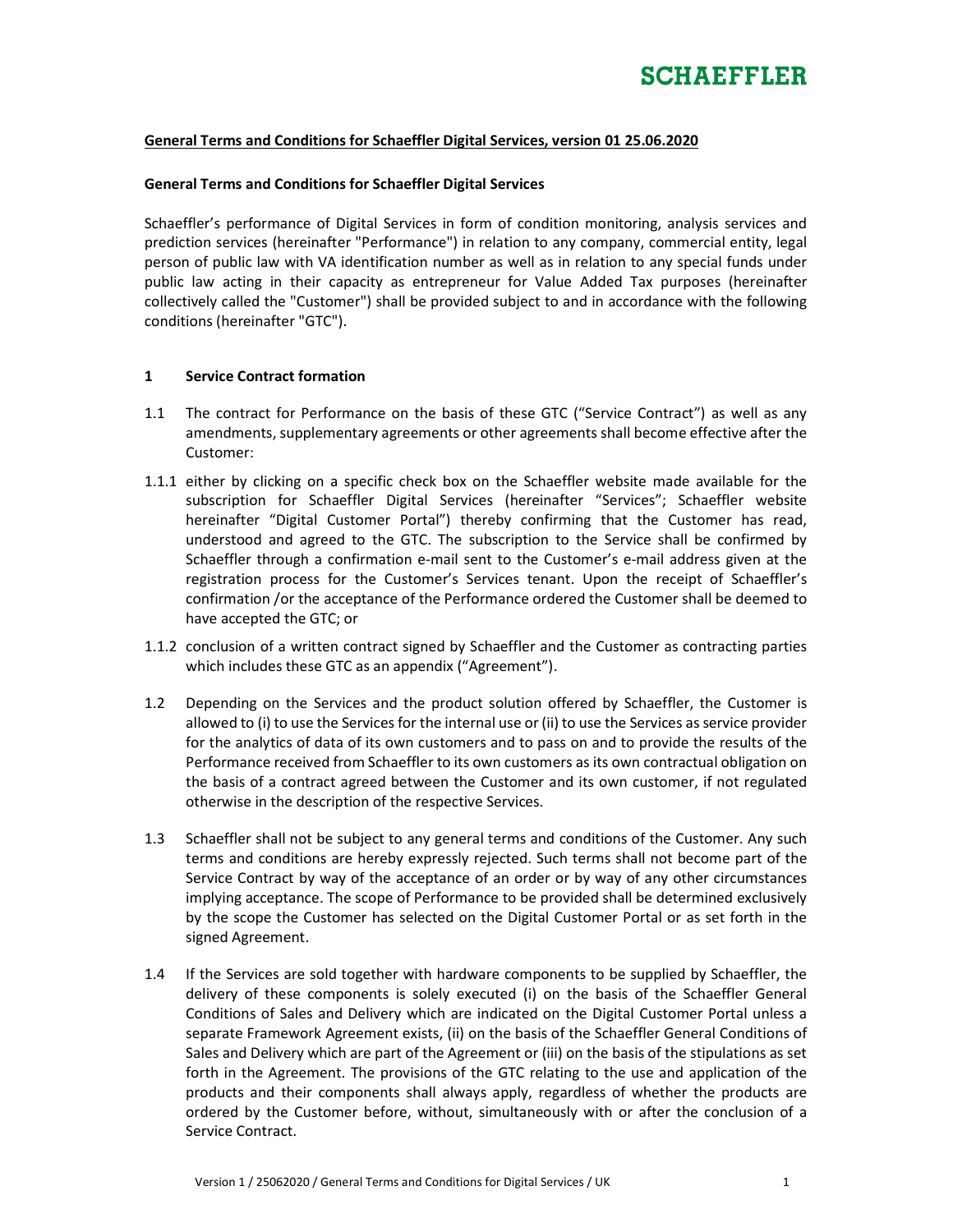## 2 Types of Schaeffler Digital Services

The Customer can choose between several types of Services and various subscription models. Detailed descriptions of the scope of Services and applicable price- and payment terms are set out on the Digital Customer Portal or in the Agreement and its appendices.

Schaeffler may at any time amend, update or extend the content of the Services unilaterally at our sole discretion. In the case of functional updates with an impact on the features of the service that requires customization on the side of the Customer, the Customer shall be notified by an e-mail informing on such amendment within 60 (sixty) days before the entry into force of the said amendment. Reference is made to Customer's termination right under section 11.2. Such termination right shall be the only remedy of the Customer regarding the amendment, change or extension of the content. In particular, the Customer shall have no right of refund for any paid fees.

### 3 Obligations for Customer

- 3.1 For the Performance the Customer shall make available data specified by Schaeffler in the Services description on the Digital Costumer Portal or in the Agreement. The Customer shall transmit these data to us via the technical interface as indicated in the Services description. These data are analyzed by Schaeffler. Without adequate provision of data, Schaeffler is not obliged to provide any Performance.
- 3.2 The Customer shall cooperate at its expense in the provision of the contract Performance as necessary and reasonably required by Schaeffler in particular in providing technical support to the necessary extent.

In case the Customer wishes to use the Performance in conjunction with services, including but not limited to condition monitoring services, provided by third parties or devices provided by third parties ("Third Party Services"), the Customer shall be responsible to ensure that such Performance does not violate any rights of the third party providing the Customer with such Third Party Services. In particular, the Customer shall ensure that Schaeffler can use the data that Schaeffler gain from the Performance in conjunction with the Third Party Services as provided in section 5. The Customer shall indemnify Schaeffler and hold Schaeffler harmless against any claim, for damage or loss that such third party may allege has been suffered due to a violation of their rights on the Third Party Services.

- 3.3 Customer is further obliged to:
- 3.3.1 always provide accurate, complete, current and correct information, in particular all data needed by Schaeffler in order to set up the Customer in Schaeffler's IT systems and all data needed for using Schaeffler's Digital Service solutions;
- 3.3.2 provide solely and always complete, accurate and correct data (in particular with correct structure, format, bug-free and correctly, especially – without being limited to - if recorded by third party sensors or other third party measuring devices) for the performance of Services ("Data") as specified by Schaeffler in the Services description;
- 3.3.3 grant Schaeffler access to the Data starting with the duration of the Service Contract; and
- 3.3.4 designate an Admin-User who is responsible to set up, if necessary, log-in details for Customer's employees as additional users of the Services and oblige its employees to keep their individual log-in data confidential.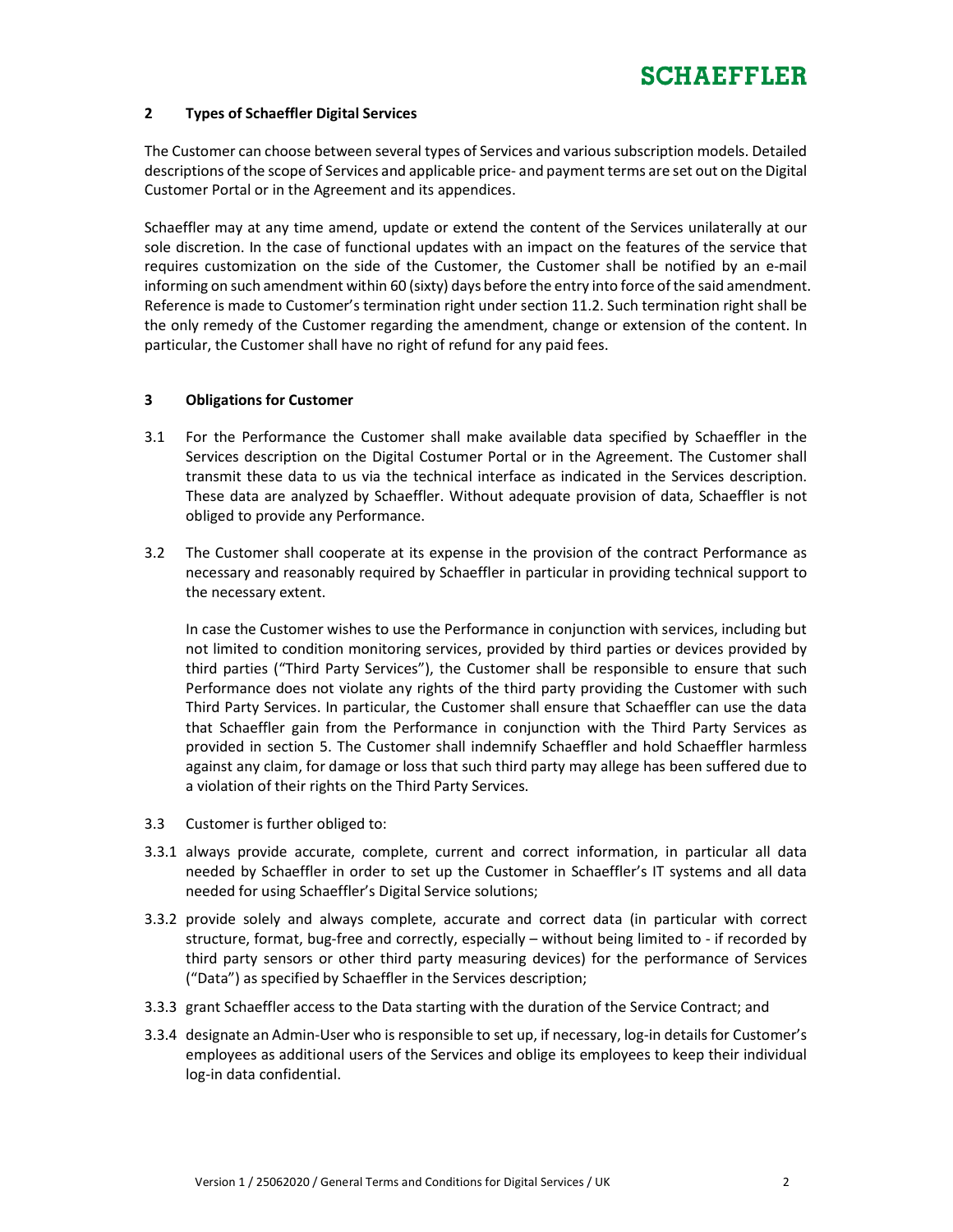- 3.4 Customers shall not:
- 3.4.1 breach the applicable law or commit any illegal conduct through using our Performance in any way;
- 3.4.2 make available to Schaeffler any information that contain material protected by intellectual property laws, including copyright or trademark laws, or is protected by confidentiality agreements unless the Customer is permitted to do so;
- 3.4.3 make available to Schaeffler any data of third parties without having the right to grant Schaeffler access to such data as set forth in section 5;
- 3.4.4 resell the Services to third parties on behalf of Schaeffler; for the avoidance of doubt, the Customer shall not act as Schaeffler's representative in connection with Customer's business relationship with its own customer or to conclude any contracts on behalf of Schaeffler;
- 3.4.5 disclose or license the results of the Performance to third parties, unless (i) the third party is Customer's customer and Customer is acting as independent service provider in this business relationship, or (ii) unless explicitly approved by Schaeffler in writing beforehand;
- 3.4.6 make available to the Schaeffler IT infrastructure any viruses, Trojan horses, worms, malware, ransomware or any similar harmful code, software or programs that may damage the Schaeffler IT infrastructure or its affiliated companies' IT infrastructure or computers or property of third parties;
- 3.4.7 violate the rights of Schaeffler or other Customers or of third parties by way of defamation, abusement, harassment or any other conduct that is illegal under applicable laws; or
- 3.4.8 harvest, steal or otherwise collect information about Schaeffler, its affiliated companies or other Customers using the Digital Services without permission.
- 3.5 If a SIM-card is provided pre-installed in hardware provided by Schaeffler, only Schaeffler shall have the right to use the SIM-card for the provision of the Services to Customers for their internal use of the results of the Performance only. This right to use the SIM card is not transferred to the Customer. Costumers acting as service providers must purchase SIM-cards, if needed, on their own responsibility and in their own name and on their own account and shall reflect and comply with the applicable telecommunication laws in all respects.
- 3.6 Schaeffler reserves the right to claim reasonable compensation resulting from any failure of the Customer to cooperate or if the Customer violates his obligations. Any additional rights shall not be affected thereby. The Customer shall in particular be liable for the correctness of any Data, documentation or other information supplied to Schaeffler, and also in terms of any third party rights related thereto.

## 4 Prices

- 4.1 The Prices for the Services and various subscription models, in particular subscription and usage fees, shall be fixed and are indicated on the Digital Customer Portal or in the Agreement and depend on the selected type of Services.
- 4.2 In the event of any value added or similar sales tax being due, such shall be detailed expressly in the invoice at the applicable rate at the time of Performance and shall be paid by the Customer in addition to the net price.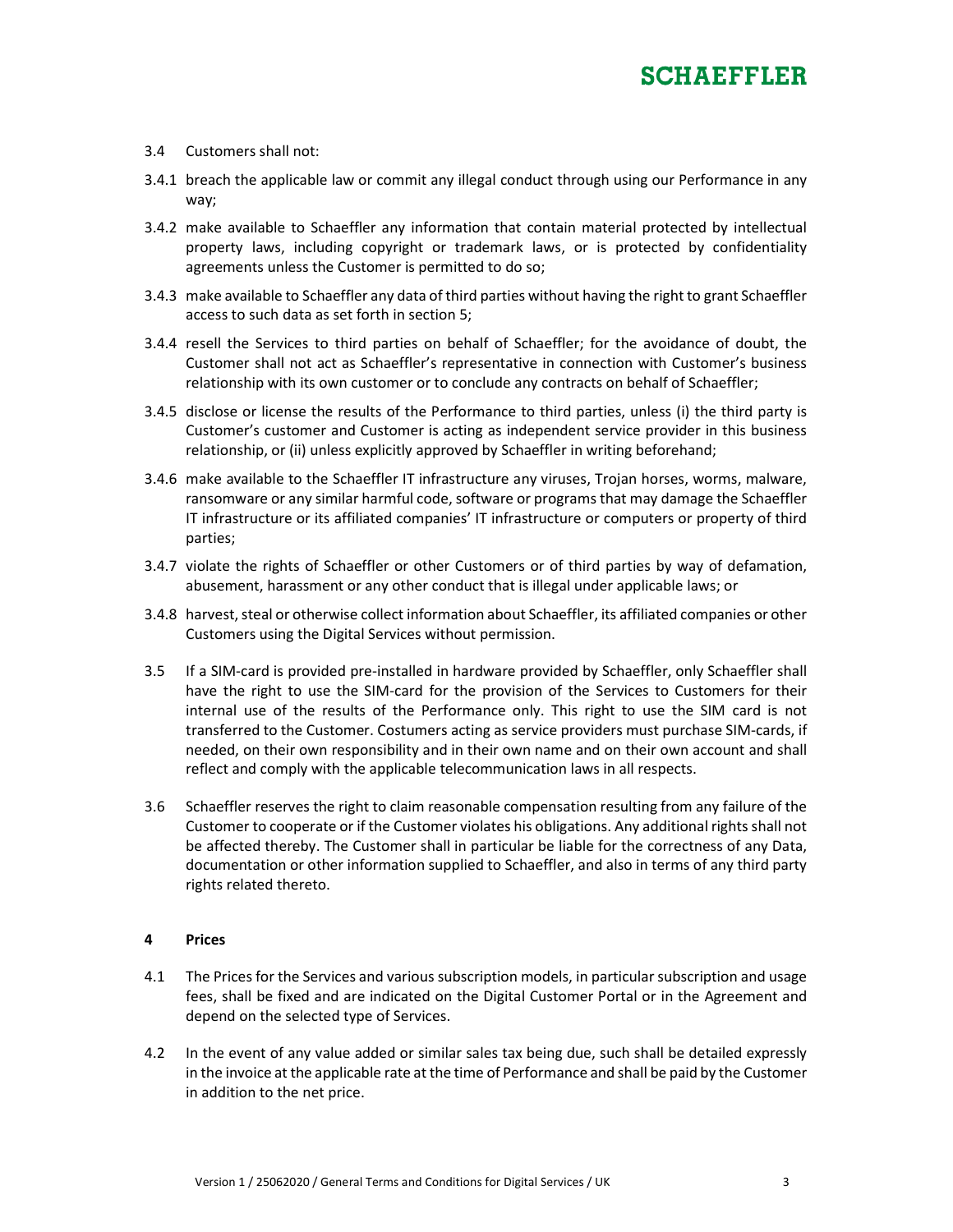## 5 Data

- 5.1 The Services are performed on the basis of data made available to Schaeffler by the Customer, as specified and agreed in these GTC. The Parties agree that the Data shall be available for Schaeffler for the maintenance, the improvement or the further development of Schaeffler Digital Services, also including the use of artificial intelligence. Schaeffler is in this context expressly allowed to freely use and utilize or have used and have utilized any Data on a worldwide, perpetual, irrevocable, non-exclusive, royalty-free, sublicensable and assignable basis. Schaeffler is permitted to make available the Data only to other Schaeffler legal entities and/or Schaeffler's subcontractors to the extent that such persons need to know the Data for the Performance or the maintenance or the improvement or the further development purposes of the Digital Services.
- 5.2 Customer warrants that he is entitled to provide Data to Schaeffler for the uses and purposes as described herein and has (or has procured) all the necessary consents, permissions, authorizations or rights Schaeffler may require to use data as described in this section 5, in particular if the Data are provided to the Customer by third parties. The Customer shall indemnify Schaeffler and hold us harmless from any claim, for damage or loss that any authorities or third parties may suffer as a result or in relation to the use of their data in accordance with these terms.
- 5.3 In case the Customer or Schaeffler terminates the Service Contract, Schaeffler shall be able to retain the Data stored by Schaeffler or by Schaeffler's service providers in its current form. Schaeffler or Schaeffler's affiliated companies shall be entitled to freely continue to utilize the Data for the purposes as set forth in section 5.1. The Customer is not entitled to demand an extract or an overview of the Data as made available by him and shall have no right to ask for the deletion or return of any data in case of termination of the Contract with the exception of personal data (as defined in clause 5.5 below) and has no rights in or to the results of any analysis of the Data carried out by Schaeffler..
- 5.4 The Parties shall use appropriate technical and organizational safety measures, which shall satisfy the latest state of technology, to protect such Data.
- 5.5 Section 5.1, 5.2 and 5.3 shall not apply in cases Data are personal data. Personal data shall be Data that are considered as personal data pursuant to the applicable law of the seat of Schaeffler, in individual cases Customer's seat or at the place of operation of Customer's appliances and that are therefore under specific legal protection. In so far as the Data is personal data, both Parties shall comply with the law in effect regarding data protection and shall mutually agree on further steps to ensure compliance to the legally required data protection.
- 5.6 The Data that relates to the intellectual property within Schaeffler products shall be solely owned by Schaeffler.

### 6 Performance and Performance Times

6.1 Performance shall be provided in terms of Schaeffler's existing technical and operational capabilities and as specified in the Services description available on the Digital Customer Portal or as set forth in the Agreement. Binding service levels shall be binding only if explicitly specified and confirmed by us in the Services description on the Digital Customer Portal. or if explicitly agreed upon in the Agreement.

Performance shall only be provided subject to the receipt of correct data as specified in these GTC and in the Services description.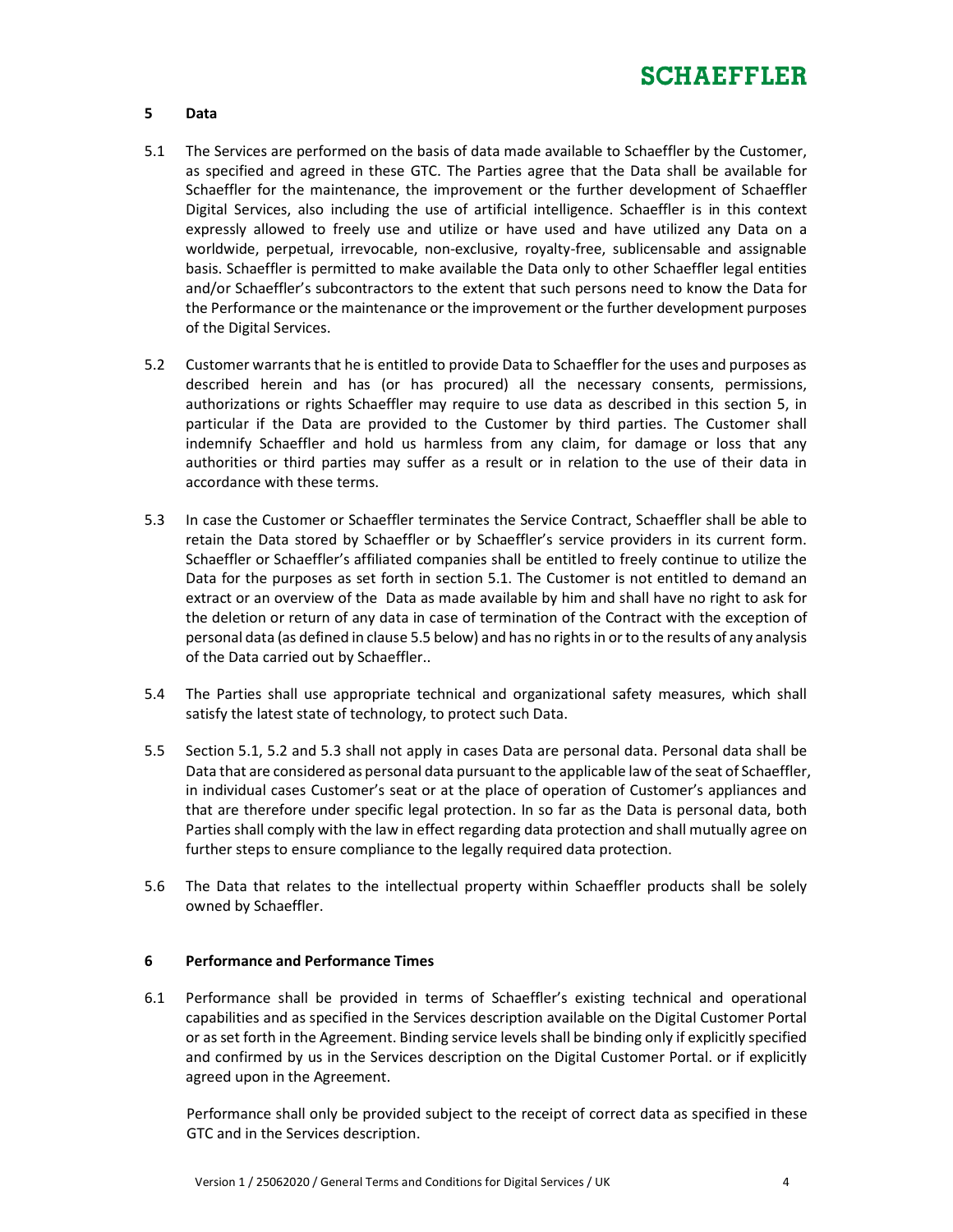

6.2 Schaeffler's Performance is a provision of services.

We do not accept any responsibility for the achieving of particular results or for a specific type of success in relation to the provision of any Performance.

Further we shall not be liable or accept any responsibility for any failure in Performance to the extent it results from or relates to data which does not comply with the agreed Schaeffler specifications and/or which are not correct, accurate and complete.

The Services are provided on the basis of the data and other information provided by the Customer at a specific point of time. The Service results which include in particular stochastic probabilities are only for the purpose to support decisions of the Customer. The Customer is solely responsible for any decision that he takes on the basis or in context with our Performance and the Service results.

Schaeffler is entitled to arrange for Performance by way of subcontract (subcontractors, suppliers). The parties are free to agree otherwise in a separate contractual agreement.

- 6.3 Any deadline for the completion of Performance shall be considered an estimate and shall only be contractually binding if such a binding nature is expressly agreed with the Customer or explicitly confirmed by Schaeffler. In any case obligation to meet deadlines shall be subject to mutual clarification of all matters related to the Performance as well as a requirement of prompt cooperation as well as technical support of the Customer.
- 6.4 In the event of any unforeseen or unavoidable events in the provision of the Performance as well as in the event of any hindrances, such as (but not limited to) force majeure, labour disputes or any other disruptions in Schaeffler own operations or in the operations of Schaeffler's suppliers as well as in case of any delayed delivery or delayed Performance by Schaeffler's subcontractors, Schaeffler is entitled to extend any Performance deadline by a period corresponding with such hindrance. The Customer shall be notified as soon as possible as to the commencement and end of such circumstances.
- 6.5 The Customer is entitled to claim compensation for delay insofar as Schaeffler is in default and damage has directly resulted to the Customer from such delay. A delay is present if the Digital Service system is not available as agreed by Service Levels explicitly specified and confirmed by Schaeffler or if the results of Performance are not provided to the Customer within the "reaction time" as agreed with the Customer. The compensation shall be 0.5 % of the value of the respective Service (agreed price for the Service, excluding the value of any supplied hardware which may be sold together with the Services as a "bundle" etc.) for each day of delay but totaling no more than 5 % of the value of the respective Service which as a result of delay could not be used in time or in accordance with the contract. Any further claims related to default delay shall be determined exclusively in accordance with article 11. The Customer may rescind from the Service Contract in accordance with the provisions of law only if such delay in Performance is our responsibility.
- 6.6 Compliance with any deadlines for the Performance are subject to all documents, Data and other information to be supplied by the Customer being received in good time, the due provision of cooperation required, as well as compliance with the agreed payment conditions and other obligations. If such prerequisites are not satisfied in good time, Performance deadlines shall be extended accordingly to a reasonable extent.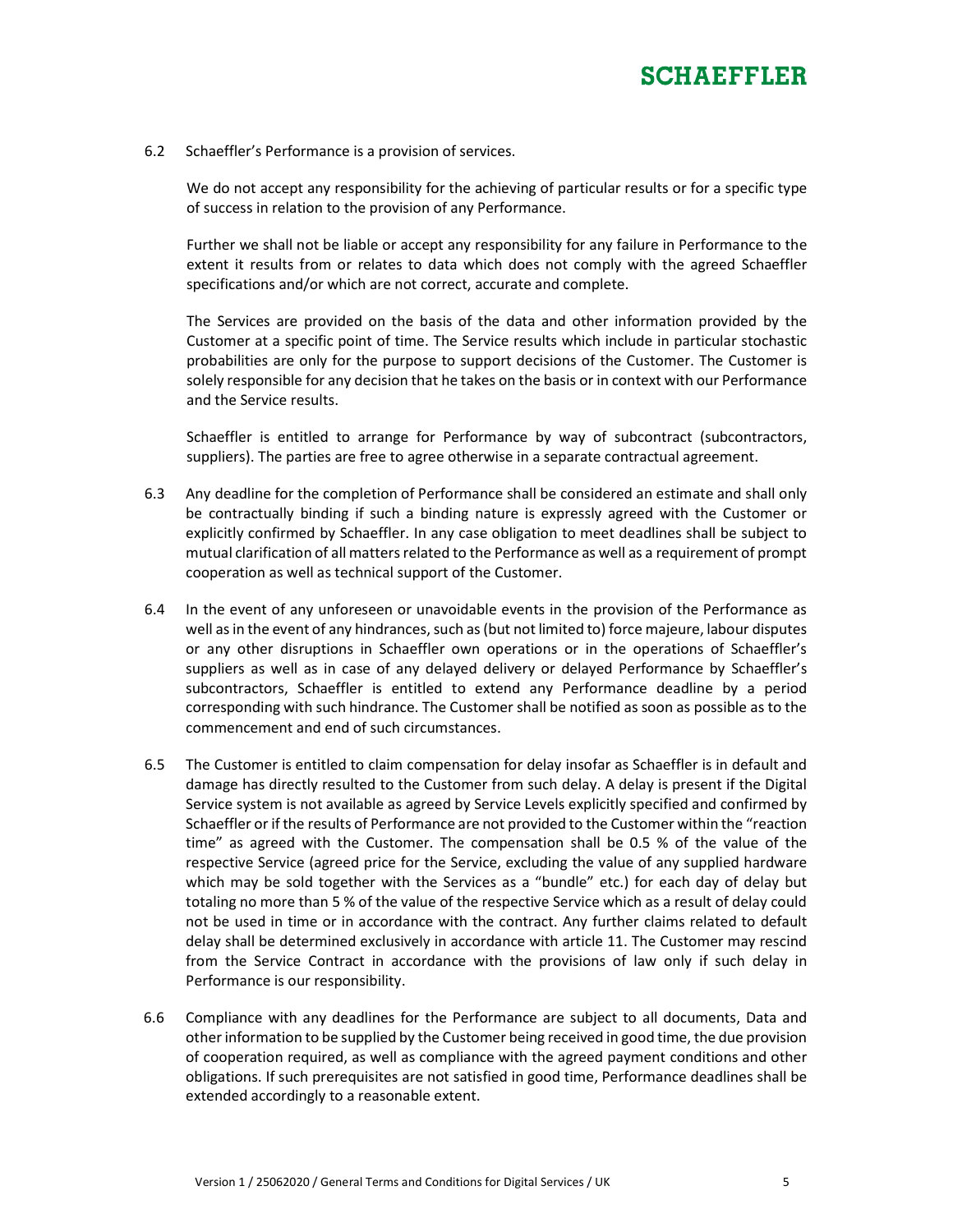- 6.7 Any rights resulting from delayed Performance may be exercised by the Customer only after the Customer has issued a notification of delay with a reasonable deadline for compliance and such deadline has expired.
- 6.8 Any partial Performance shall be permitted to a reasonable extent and may be invoiced as such. We are entitled to prepare any partial Performance for acceptance.
- 6.9 All rights in the results of the Performance shall belong to Schaeffler. The Customer shall (subject to any restrictions stated herein) have a non-exclusive, non-transferable, non-sublicensable (save as set out below) right to use such results for its own business purposes. This includes the right to pass on the results to his own customers if the Customer uses the Service as service provider. The disclosure or licensing of the results to other third parties is not permitted. Customer shall have no title or ownership in these results.

### 7 Force Majeure

- 7.1 In case any force majeure event causes substantial difficulties in the Performance of the contract or temporarily prevents or renders impossible the due Performance of the contract Schaeffler shall not be liable. Force majeure shall mean all events not foreseen by Schaeffler or the Customer which are beyond Schaeffler's control and occur after the formation of the contract including, but not limited to, operational disruptions of any type, fire, natural catastrophes, epidemic or pandemic situations, weather, flooding, war and other military conflicts, uprisings, terrorism, transportation delays, strikes, legitimate lockouts, labour shortages, energy or raw material shortages, delays resulting from the granting of any necessary official permits or resulting, measures of any authority/sovereign, embargos or restrictions or sanctions due to Export Control Regulations or the unforeseen increase of risk, that the fulfilment of any obligations under this Agreement or any Individual Delivery Contract are leading to or could lead to the imposition of sanctions (e.g. secondary sanctions).
- 7.2 Insofar as Schaeffler is hindered or prevented from providing the contractual Performance by reasons of force majeure as described in 7.1 above , such failure shall not be deemed to be a breach of contract and any contractual deadlines shall be extended accordingly for a reasonable period. The same shall apply insofar as any Performance by a third party, in particular suppliers or subcontractors,is delayed in relation to us due to a force majeure event.

#### 8 Payment

- 8.1 Unless otherwise agreed, payment shall be made without any deductions to one of our bank accounts within 30 days of receipt of invoice using an agreed payment method. Depending on the means of payment or the involvement of payment service providers, different payment terms may apply and will be announced on the Digital Customer Portal or will be agreed upon in the Agreement. An invoice shall be deemed to have been received within 3 days after dispatch unless the Customer is able to prove otherwise.
- 8.2 The Customer shall be deemed to be in default in relation to any payment as soon as the Customer has failed to make a payment by the date unless payment has been delayed as a result of circumstances for which the Customer is in no way responsible.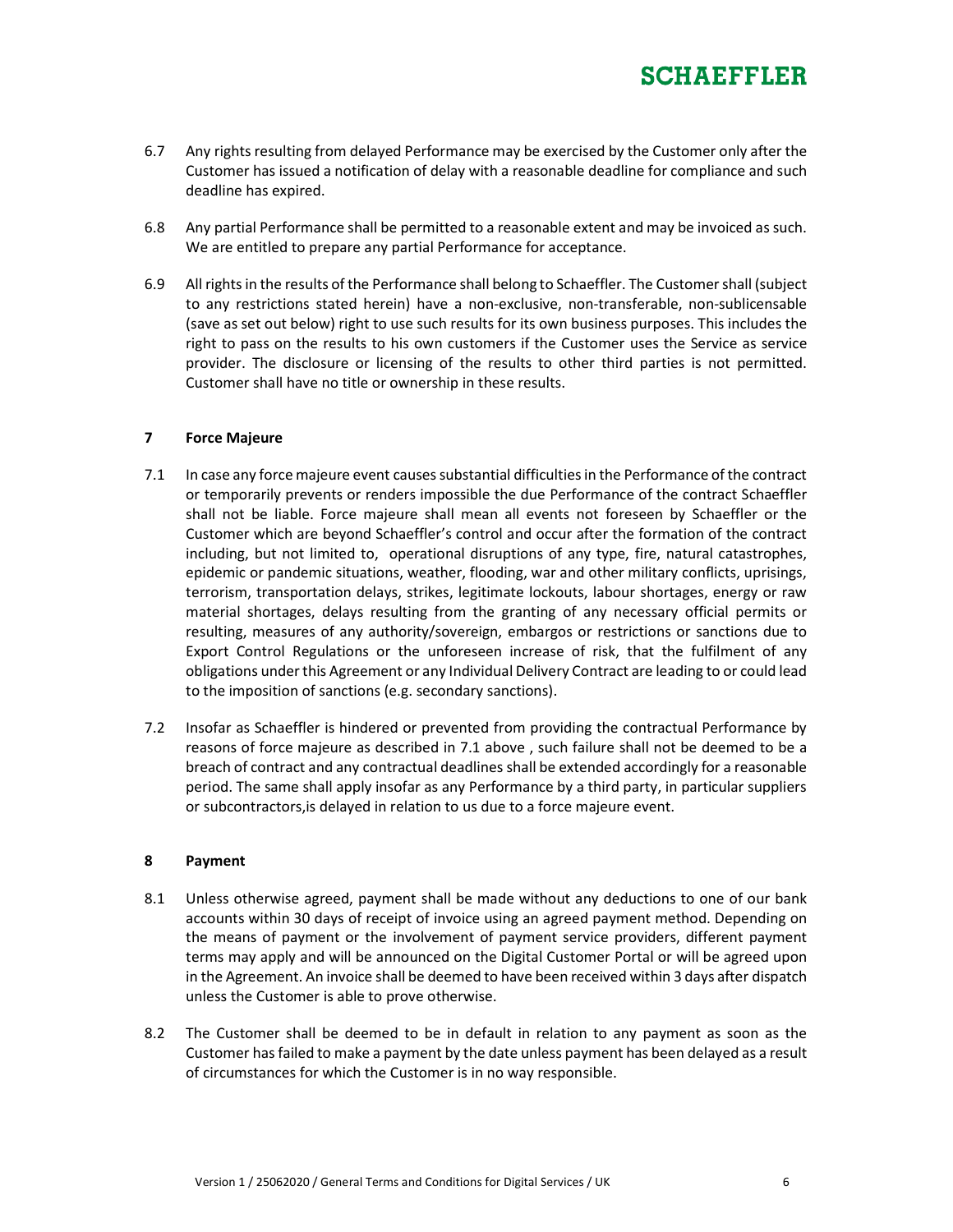- 8.3 The payment shall be made in full without any deductions except as the Customer is required by law to deduct withholding tax (income tax) from the sum payable to Schaeffler. The Customer shall cooperate with Schaeffler to ensure that the amount of withholding tax required by the law or with regard to agreements for avoidance of double taxation are kept to a minimum and that Schaeffler will obtain a tax credit in respect of the amount withheld. If required by the relevant mandatory law, the Customer shall withhold the relevant taxes and pay them to the competent taxation authorities duly in accordance with the applicable law. In this case, the Customer shall immediately provide to Schaeffler the originals of the relevant tax payment certificates.
- 8.4 All other local taxes (including but not limited to sales-, excise-, business tax), duties or other governmental charges of any kind shall be borne by Customer. The Customer shall "gross up" the payment by an amount such that the grossed up payment, minus the taxes, duties or charges, equals the amount due if no such taxes, duties or charges are imposed on the costs of the services.

The Customer shall not be entitled to exercise any right of set-off or retention of fees in relation to any alleged counter-claim unless such a claim has been confirmed by way of a final binding court judgment

## 9 Warranty for Performance

- 9.1 Unless otherwise agreed below and insofar as Schaeffler's Performance is the Performance of a service, the provisions of law shall apply with the following modifications:
- 9.1.1 Schaeffler shall render Performance in accordance with reasonable professional standards
- 9.1.2 Schaeffler does not warrant in particular the useability or merchantability of any results of the services for Customer's purposes. Schaeffler does not warrant in particular that the Performance and the results are fail-safe, uninterrupted and/or error-free.

## 10 Confidentiality

- 10.1 The Parties (Schaeffler and Customer) shall keep confidential any information received from the other Party. This duty shall not apply to information already known to the receiving Party by legitimate means at the time of receipt without any duty of confidentiality, or to any information which the receiving Party later becomes aware of by legitimate means without any duty of confidentiality, or to any information which, without a breach of contract by any of the Parties, is or becomes generally known or to any information that is independently developed by a Party without reference to the confidential information. There shall also be no duty to keep information confidential as far as the receiving Party is obliged to disclose the information due to order by a court, an administrative authority or by law.
- 10.2 Each Party is entitled to pass on such information to its affiliated companies to the extent that such are bound by substantially similar confidentiality obligation. The Party sharing information with its affiliate shall be directly liable to the other Party for any breach of these obligations by such affiliated company.
- 10.3 Each Party shall retain title and ownership and any rights to documentation and data carriers made available to the other Party. The copying or passing on of such documentation or data carriers is permitted only with the written approval of the other Party providing the same.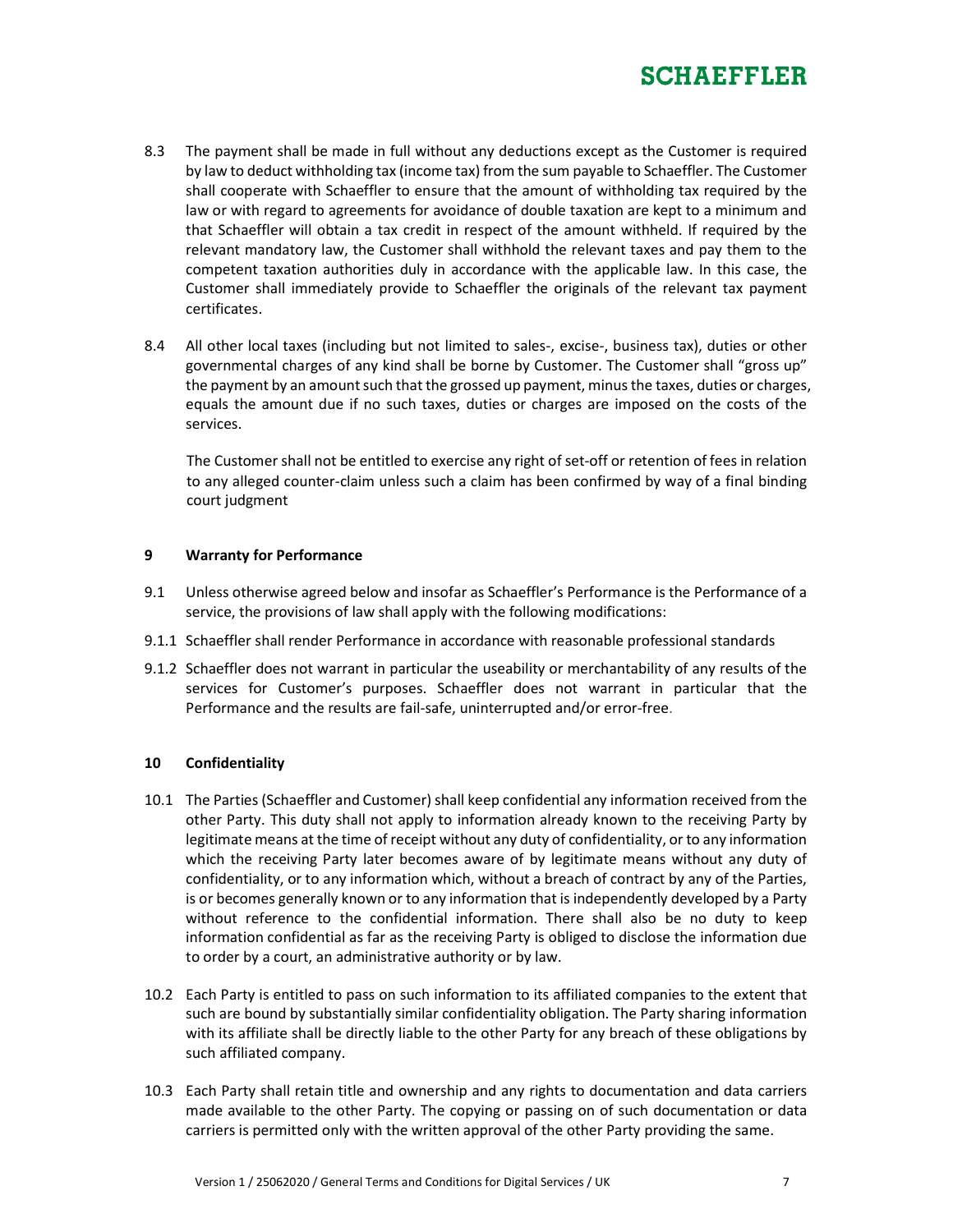10.4 Nothing herein shall limit Schaeffler's right to use and utilize any Data as described in these Terms or use and utilize any results obtained by Schaeffler's use of such Data for the purposes set forth in section 5.1.

## 11 Term and Termination

- 11.1 The contract generated according to section 1 has the term or the minimum term (i) as set forth in the subscription term details as fixed for the subscription model on the Digital Customer Portal or (ii) as regulated in the Agreement. During the minimum term, the termination of the Service Contract for convenience by the Customer shall be prohibited; the Service Contract shall automatically be prolonged by further periods as indicated in the subscription term details on the Digital Customer Portal or as set forth in the Agreement until terminated by 3 months prior written notice to the end of the minimum term or to the end of an extension period. If there is an infinite term for the subscription model, the Customer may terminate the Service Contract, with 3 months prior notice.
- 11.2 Notwithstanding the foregoing, the Customer shall be entitled to immediately terminate the Service Contract in case the Customer does not agree to any changes to the Services, which shall be communicated to the Customer pursuant to section 2.3 of these GTC. Schaeffler shall be entitled to terminate the Service Contract immediately on notice and without liability towards the Customer, if, in its sole discretion, Schaeffler determines that Export Control Regulations or internal export control regulations of Schaeffler, based on such Export Control Regulations, or any changes in such Export Control Regulations (i) render the delivery of Services impossible and delivery seems reasonably impossible for the foreseeable future or (ii) create a risk, as determined by Schaeffler in its sole discretion, that sanctions could be imposed on it for the delivery of Services or fulfilling other obligations under this contract or any individual delivery contract.
- 11.3 Schaeffler shall be entitled to immediately terminate the contract in case the Customer breaches any provisions of the contract including non-payment. Schaeffler is in particular entitled to immediately terminate the contract if the costumer pass on hardware provided by Schaeffler with installed SIM-cards to third parties.
- 11.4 Termination for cause shall not be excluded However each party shall only be entitled to terminate for breach of the agreement if the breaching party has ( in respect of a breach capable of remedy) failed to remedy such breach despite having been given reasonable opportunity to do so by the injured party.
- 11.5 Any termination shall be in writing (e-mail to the e-mail address as communicated by the Costumer at the registration process or provided by Schaeffler on the Digital Costumer Portal).
- 11.6 In case the provisions of these terms have been breached and Schaeffler has terminated the Service Contract, the Customer shall not have any rights in regard to any refunds. Schaeffler shall not be liable for any damages the Customer may suffer due to the termination of the Service Contract in such cases.

### 12 Liability

12.1 Unless otherwise agreed in writing, Schaeffler's liability, regardless of the legal basis therefore and notwithstanding any statutory requirements for a claim, shall be subject to the following limitations and exclusions and such shall also apply to our personnel, agents and contractors and other third parties with which we work in relation to the contract Performance.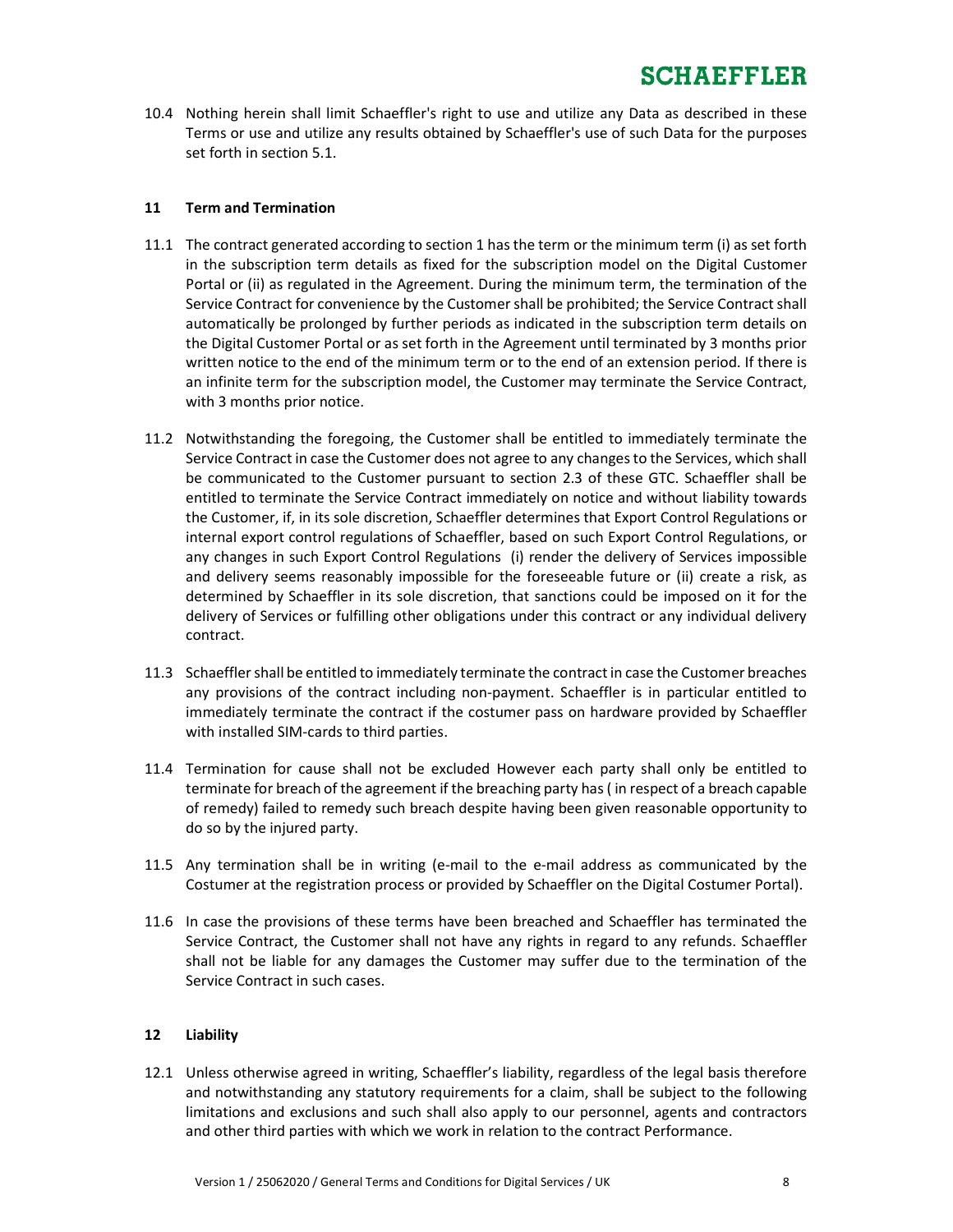- 12.2 The restrictions on liability in this section 12 apply to every liability arising under or in connection with the Performance including liability in contract, tort (including negligence), misrepresentation, restitution or otherwise.
- 12.3 Nothing in these GTC limits any liability which cannot legally be limited, including but not limited to liability for:
	- (a) death or personal injury caused by negligence;
	- (b) fraud or fraudulent misrepresentation; and
	- (c) breach of the terms implied by section 12 of the Sale of Goods Act 1979 or section 2 of the Supply of Goods and Services Act 1982 (title and quiet possession).
- 12.4 Subject to clause 12.3. Schaeffler's total liability to the Customer shall not exceed an amount equal to the price paid or payable to Schaeffler for services in the previous 12 months.
- 12.5 This section 12.5 sets out specific heads of excluded loss and exceptions from them:
	- a) Subject to 12.4, the types of loss listed in clause 12.5 (c) are wholly excluded by the parties, but the types of loss and specific losses listed in 12.5 (d) are not excluded.
	- b) If any loss falls into one or more of the categories in 12.5 (c) and also falls into a category, or is specified, 12.5 (d), then it is not excluded.
	- c) The following types of loss are wholly excluded:
		- (i) loss of profits;
		- (ii) loss of sales or business;
		- (iii) loss of agreements or contracts;
		- (iv) loss of anticipated savings;
		- (v) loss of use or corruption of software, data or information;
		- (vi) loss of or damage to goodwill; and
		- (vii) indirect or consequential loss.
	- (d) The following types of loss and specific loss are not excluded:
		- (i) sums paid by the Customer to Schaeffler pursuant to the Agreement, in respect of any Goods or Services not provided in accordance with the Agreement;
		- (ii) wasted expenditure;
		- (iii) additional costs of procuring and implementing replacements for, or alternatives to, Goods or Services not provided in accordance with the Agreement. These include but are not limited to consultancy costs, additional costs of management time and other personnel costs, and costs of equipment and materials;
		- (iv) losses incurred by the Customer arising out of or in connection with any third party claim against the Customer which has been caused by the act or omission of the Schaeffler. For these purposes, third party claims shall include demands, fines, penalties, actions, investigations or proceedings, including but not limited to those made or commenced by subcontractors, Schaeffler's personnel, regulators and customers of the Customer.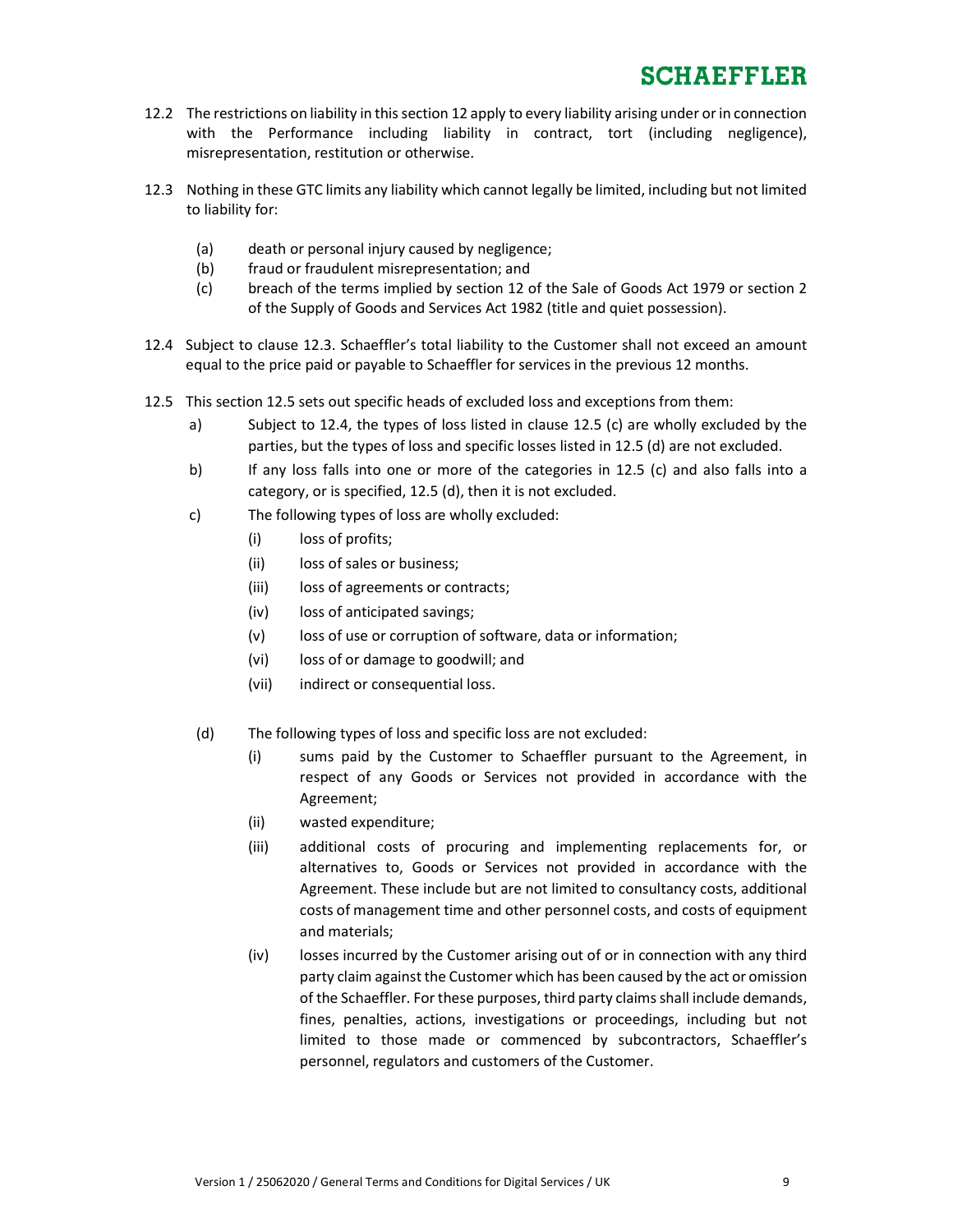- 12.6 Schaeffler has given commitments as to compliance of the Goods and Services with relevant specifications and warranties within this Agreement. In view of these commitments, the terms implied by sections 13 to 15 of the Sale of Goods Act 1979 and sections 3, 4 and 5 of the Supply of Goods and Services Act 1982 are, to the fullest extent permitted by law, excluded from the Agreement.
- 12.7 Unless the Customer notifies Schaeffler that it intends to make a claim in respect of an event within the notice period, Schaeffler shall have no liability for that event. The notice period for an event shall start on the day on which the Customer became, or ought reasonably to have become, aware of its having grounds to make a claim in respect of the event shall expire 24 months from that date. The notice must be in writing and must identify the event and the grounds for the claim in reasonable detail.
- 12.8 This secton 12. shall survive termination of the Agreement
- 12.9 The price of the Goods has been calculated on the basis that Schaeffler will exclude or limit its liability as set out in the Agreement and the Customer by placing an order agrees that such exclusions and limitations are reasonable and warrants that the Customer shall insure against or bear itself any loss for which Schaeffler has excluded or limited its liability in the Agreement and Schaeffler shall have no further liability to the Customer.
- 12.10 The Digital Services are provided on the basis of network and services and/or components of third party operators or suppliers. While Schaeffler will use reasonable efforts to maintain availability of connectivity as required for the Performance of Digital Services, Schaeffler assumes no liability for failures or malfunctions related to the provision of the Digital Service resulting from outages or other malfunctions in the public telecommunications networks or defective products and components provided by suppliers, used to convey the required M2Mcommunications. For the avoidance of doubt Schaeffler assumes in no event any liability for Data which are not correct, complete or accurate or which are not complying with the requirements on the Data as set forth in the Service description.

#### 13 Guarantee and Impossibility

- 13.1 The details contained in our catalogues, printed materials, type lists, data sheets and other advertising materials or in specifications, specification sheet or other technical delivery conditions, in certificates (e.g. certificate of compliance) or other forms or documentation or on the Subscription page for Schaeffler Digital Services on the Schaeffler website shall not constitute in any event a guarantee beyond the normal scope of a warranty. Any statements concerning reliability (life period, long-time stability etc.) are statistically-calculated medium values. These are calculated to the best of our knowledge and subject to deviations in individual cases.
- 13.2 Performance shall be provided in terms of our existing technical and operational capabilities.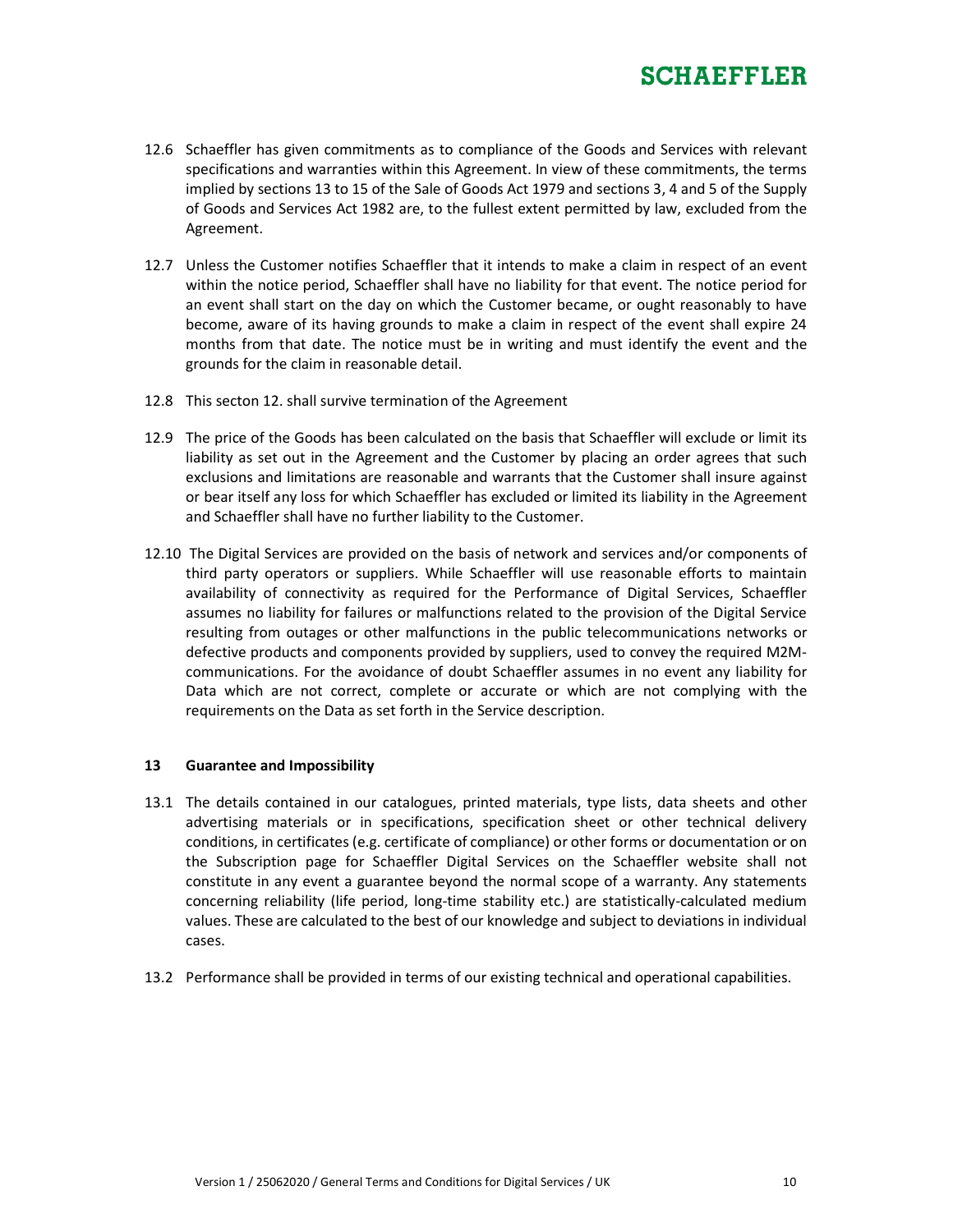### 14 Indemnification

Customer agrees to defend, indemnify, and hold Schaeffler and its directors, officers, employees, affiliates and agents harmless and will keep them indemnified from any and all actual or alleged, actions, causes of action, claims, demands, costs, liabilities, expenses and damages ("Claims") relating to or arising from (i) any violation by Customer of the Service Contract; or (ii) Customer's violation of any other party's rights or of applicable law. If any claim subject to indemnification under this section is brought against Schaeffler, or if Schaeffler receives a notification of an intention of a party to make a claim, against it which may reasonably be considered likely to give rise to a liability under this indemnity Schaeffler will promptly notify Customer in writing; provided, however, that failure to give prompt notice will not relieve Customer of its obligations under this section except to the extent that Customer was actually and materially prejudiced by that failure. Customer may not settle any Claim without the prior written consent of Schaeffler. Schaeffler shall not make any admission of liability, agreement or compromise in relation to the Claim without the prior written consent of the Customer (such consent not to be unreasonably conditioned, withheld or delayed), provided that Schaeffler may settle the Claim (after giving prior written notice of the terms of settlement (to the extent legally possible) to Customer, but without obtaining Customer's consent) if Schaeffler reasonably believes that failure to settle the Claim would be prejudicial to it in any material respect.

### 15 Limitation Period

15.1 The general limitation period for any and all claims of the Customer shall be, particularly in relation to claims arising from defects or defects of title in relation to the Performance of a work, 12 months from the time of the provision of Performance. Insofar as any acceptance procedures are agreed, the limitation period shall begin to run from the time of acceptance.

## 16 Export Control

16.1 In regard to business with Schaeffler products, technology, software, services or any other goods (hereinafter "Schaeffler Items") the Customer strictly complies with all applicable European Union (hereafter "EU"), United States of America (hereafter "US") and other export control and sanction laws and regulations (hereafter "Export Control Regulations").

The Customer shall notify Schaeffler beforehand and disclose any information (incl. end-use) necessary for Schaeffler to comply with Export Control Regulations in case Schaeffler items are specifically ordered for use in connection with

- a. any country, territory, person or entity that is subject to any restrictions or prohibitions under the EU, US or any other applicable export control and sanction regulations or
- b. design, development, production or use of military or nuclear goods, chemical or biological weapons, rocket, space or air vehicle applications and means of transportation.
- 16.2 Schaeffler informs the Customer

c. that – for the purpose of the US Department of the Treasury's Office of For-eign Assets Control (OFAC) regulations on Iran ("ITSR") and Cuba ("CACR") – Schaeffler must be treated as a US Person, and therefore